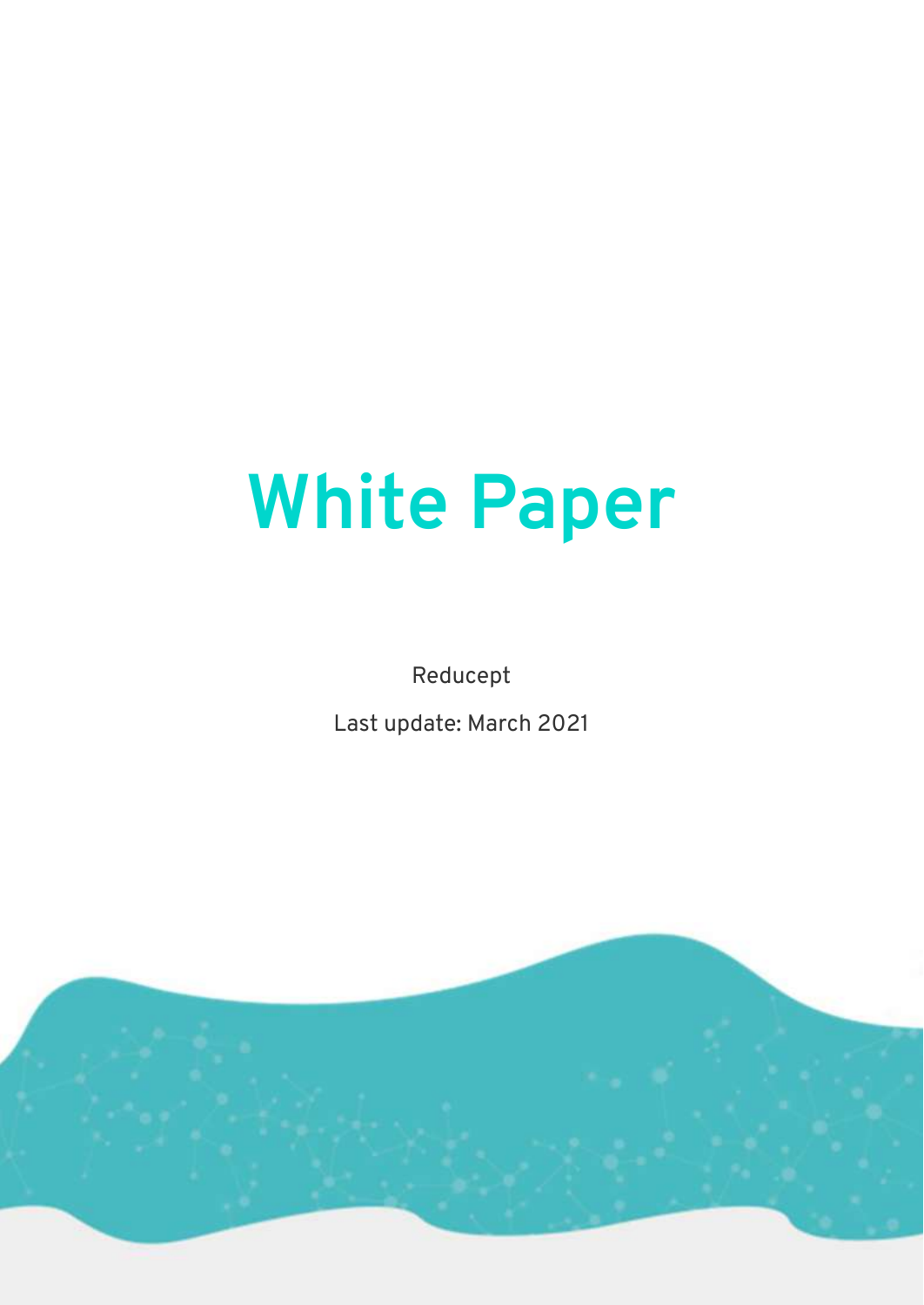## CONTENT

|  | 1. Introduction                                 |                |
|--|-------------------------------------------------|----------------|
|  | 2. Pain Theory & Education                      | 1              |
|  | 3. Role of Virtual Reality in Pain Treatment    | $\overline{2}$ |
|  | 4. Role of Mobile Application in Pain treatment | 3              |
|  | 5. About Reducept                               | $\mathfrak{Z}$ |
|  | 5.1 Learning experiences                        | $\overline{4}$ |
|  | 5.2 Working mechanism                           | $\overline{4}$ |
|  | 5.3 Research findings                           | 5              |
|  | 5.4 Future research directions                  | 6              |
|  | Reference                                       | 7              |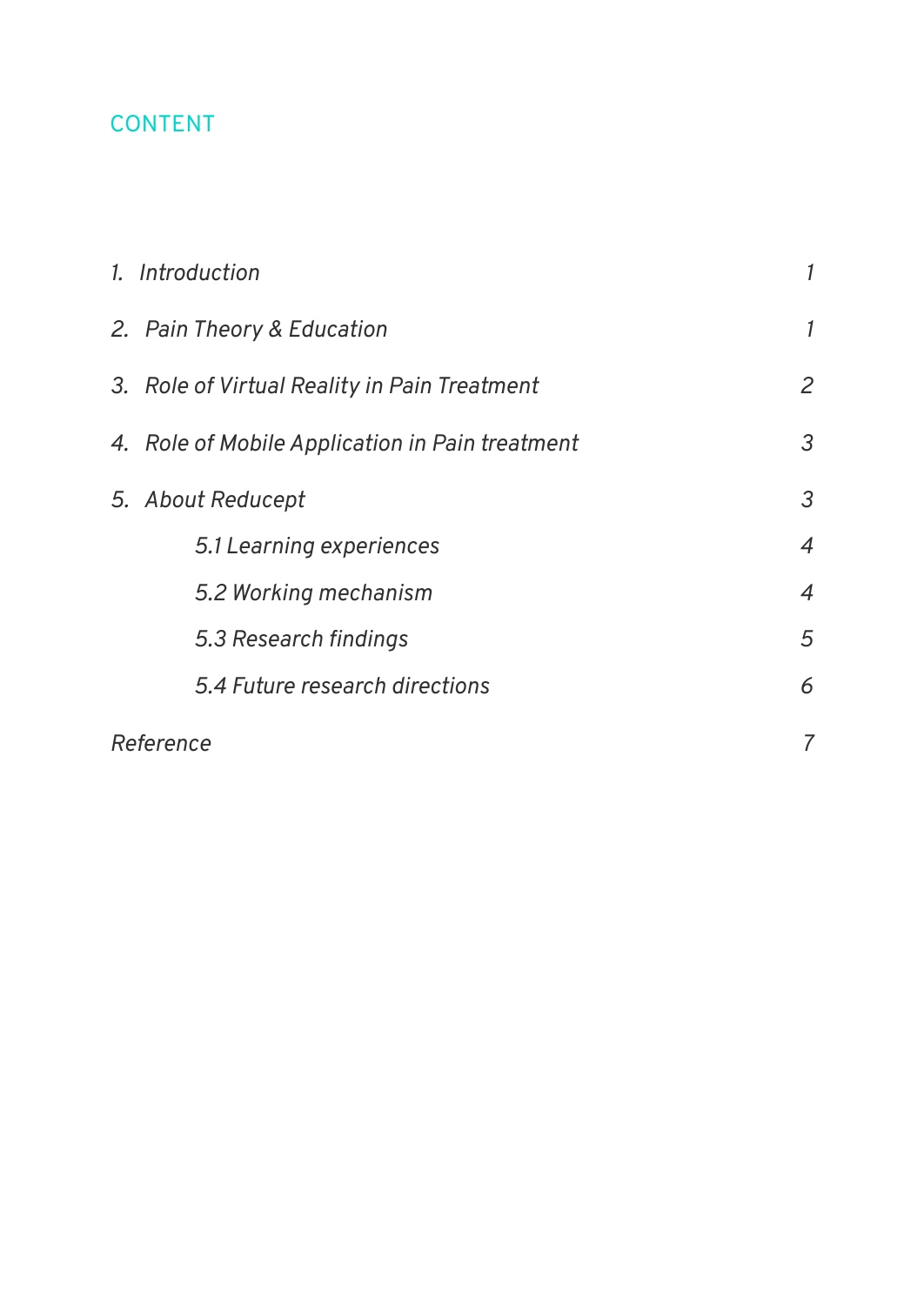#### <span id="page-2-0"></span>1. Introduction

It is estimated that worldwide, one in five adults suffers from moderate to severe pain that continues for more than 3 months (Goldberg & McGee, 2011, Mittinty et al., 2018). Chronic pain seriously affects social and working life quality (Dezutter, Dewitte, Thauvoye, & Vanhooren, 2017; Leadley et al., 2014; O'Brien & Breivik, 2012; Reid et al., 2011) and is the leading cause of the disabled years of life (Vos et al., 2017)

The negative effects of chronic pain manifest themselves as, for example, the inability to perform certain movements, restrictions in daily activities, social isolation, depression and helpless-ness (Breivik, Eisenberg & O'Brien, 2013; Outcalt et al., 2015; Reid et al., 2011). Throughout the world, the under-treatment situation is even worse with a 83% of the global population having either no or inadequate access to treatment for moderate to severe pain (Forest, 2017), which further indicates the severe situation patients with chronic pain are in. The incidence of recurring chronic pain is increased in this group of patients, along with the amount of time spent in the clinical setting (Outcalt et al., 2015; Reid et al., 2011).

From the perspective of pain treatment, the International Association for the Study of Pain (IASP) has described that all clinicians should have certain expertise in pain management, which requires multidisciplinary knowledge and should aim to improve pain and/or pain management in pursuit of a better patient physical, psychological and work and social role functioning (Sutherland, 2020). As a consequence, we see a shift in the desired treatment of chronic pain. Medical treatment, especially the prescription of opiates, which was common for years, is shifting to another direction, as more and more professionals are realizing that pain is a biopsychosocial problem. Guidelines therefore increasingly prescribe pain education and pain-management therapies before moving on to medications. The implementation of these guidelines, however, leaves much to be desired. Many patients report having little or no experience with psychosocial pain interventions. It seems to be time for pain education and management to become available and scalable as medication.

## <span id="page-2-1"></span>2. Pain Theory & Education

Pain can be a strong emotional and subjective experience – and by influencing related cognitive, emotional and behavioural processes, the pain experience can change. Therefore, the Dutch chronic-pain guideline (Zorgstandaard Chronische Pijn) explicitly mentions that interventions should be administered at the start of treatment, regardless of sources of pain (Vereniging Samenwerkingsverband Pijnpatiënten naar één stem, 2017). In addition, WHO Guidelines (2008) states that the therapeutic regimes for chronic pain need to be combined with psychological support such as Cognitive Behavioural Techniques (CBT) and non-medical therapies, for instance explanation, beliefs and education. Knowledge that forms part of 'Explain Pain' and pain management program has demonstrated its ability to improve functioning and reduce pain scores with a reduction in pain scores that is sustained over a longer period (Moseley & Butler, 2015).

International guidelines (e.g. United States, Germany, Denmark, Norway, Sweden, Finland, Australia, New Zealand and Singapore, etc) prescribe pain education as pain management skills for primary intervention for chronic pain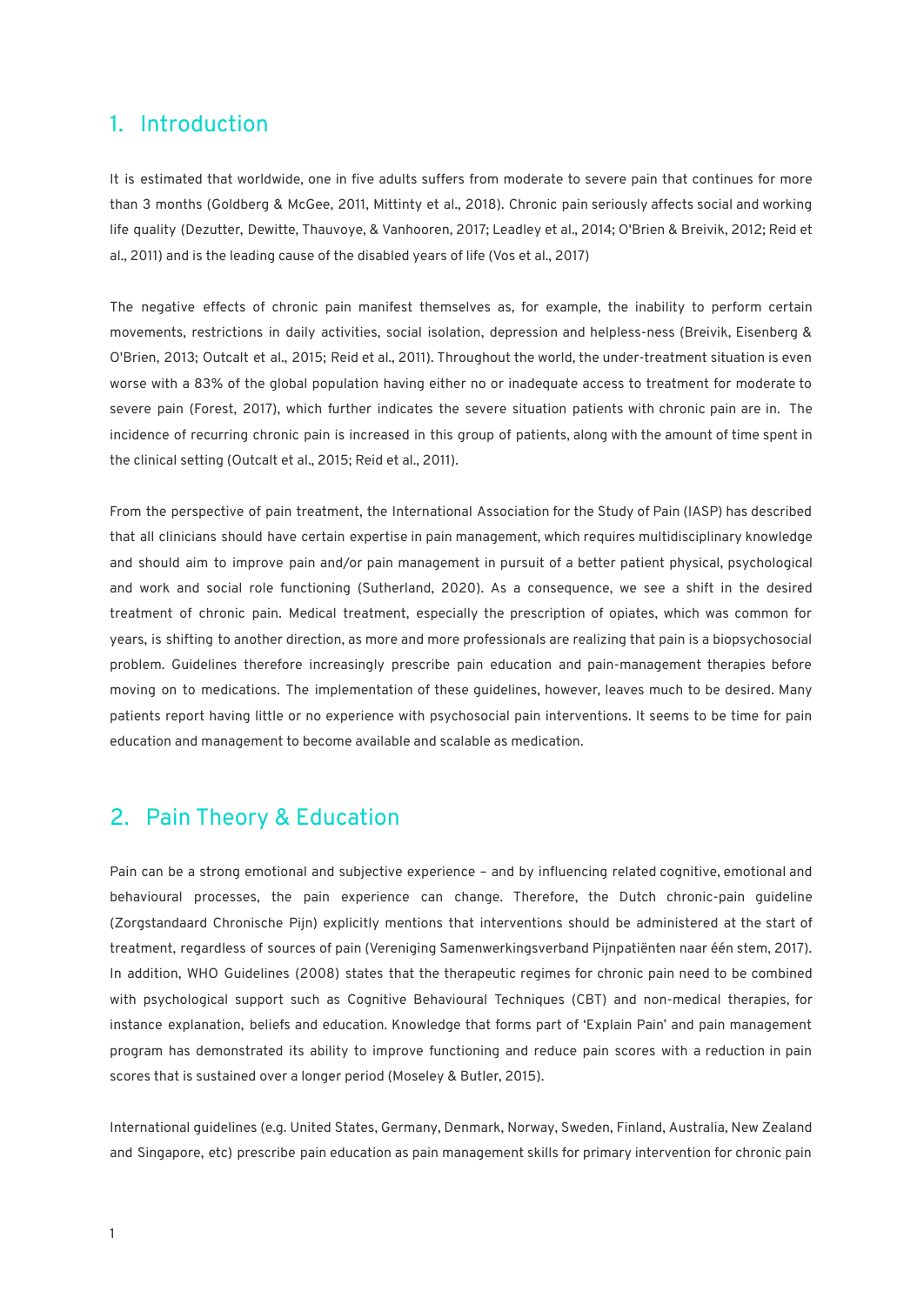(Briggs, 2012; Eccleston, Wells, & Morlion, 2018; van Cranenburgh, 2016; Wilgen & Nijs, 2007). Despite this priority and related recommendations, less than 4% of patients receive these interventions during their treatment in the Netherlands (Bala, et al., 2011; Briggs & Mayor, 2013; van Cranenburgh, 2016; Vrolijk, 2016; Wilgen & Nijs, 2007). Let alone those pain-suffering patients in the globe who originally do not have much access to treatment already.

## <span id="page-3-0"></span>3. Role of Virtual Reality in Pain Treatment

Virtual Reality (VR) as a non-medical intervention for managing pain has been studied for over two decades. This VR technology enables users to fully and harmlessly immerse themselves into a simulated 3D world where users are given multi-sensory stimuli. Whereas other treatment methods of chronic pain are often accompanied by plenty of side-effects.

The VR solution has become more available to this customer-ready market, when the cost-effective VR device *Oculus VR headset* was launched in 2013. As a result of easier accessibility of VR technology, many researchers started looking into the impact of VR technology on pain management. Despite the fact that chronic pain can occur with unknown origin, or it can also be generated from various root problems, such as physical injuries, diseases and drugs, etc (Jensen et al., 2011), the VR solution is proven to be effective depending on three mechanisms (Ahmadpour et al., 2019). Those mechanisms are 1) distraction, the most known attribution of VR which can disrupt the pathways of pain transmission (Pourmand et al., 2018); 2) focus shifting which tells brains that there are more important things to focus on; and 3) skill-building which builds up patients ability to control and regulate their response to their pain.

Such a solution is now considered as a complement to existing treatment methods, which is part of a holistic approach for pain management. There are three types of VR applications available in the market for pain treatment and management:

- 1) VR recreational games, offering instant distraction;
- 2) VR scenery videos, helping to relax;
- 3) VR psychology-based programs, offering long-term effect.

Although all of them can relieve pain, they lay emphasis on different aforementioned mechanisms. The first and second programs provide fun for pain-suffering patients and thus their attention to the pain can be distracted. On top of that, the third solution offers knowledge of pain, which helps patients learn how to confront their pain. Therefore, in the long-term they can gain a stronger mindset to deal with the pain themselves. Such a learning process can also be fun, if in game form.

More research is required in order to investigate its efficacy in detail, for example its long-run efficacy, efficacy for different pain sources and individual responsiveness, etc. However, VR long after its first introduction has stayed and is ready to serve more people. Another challenge is how to integrate this technology into a really meaningful application by design which is at the heart of the product development (Freeman et al., 2017).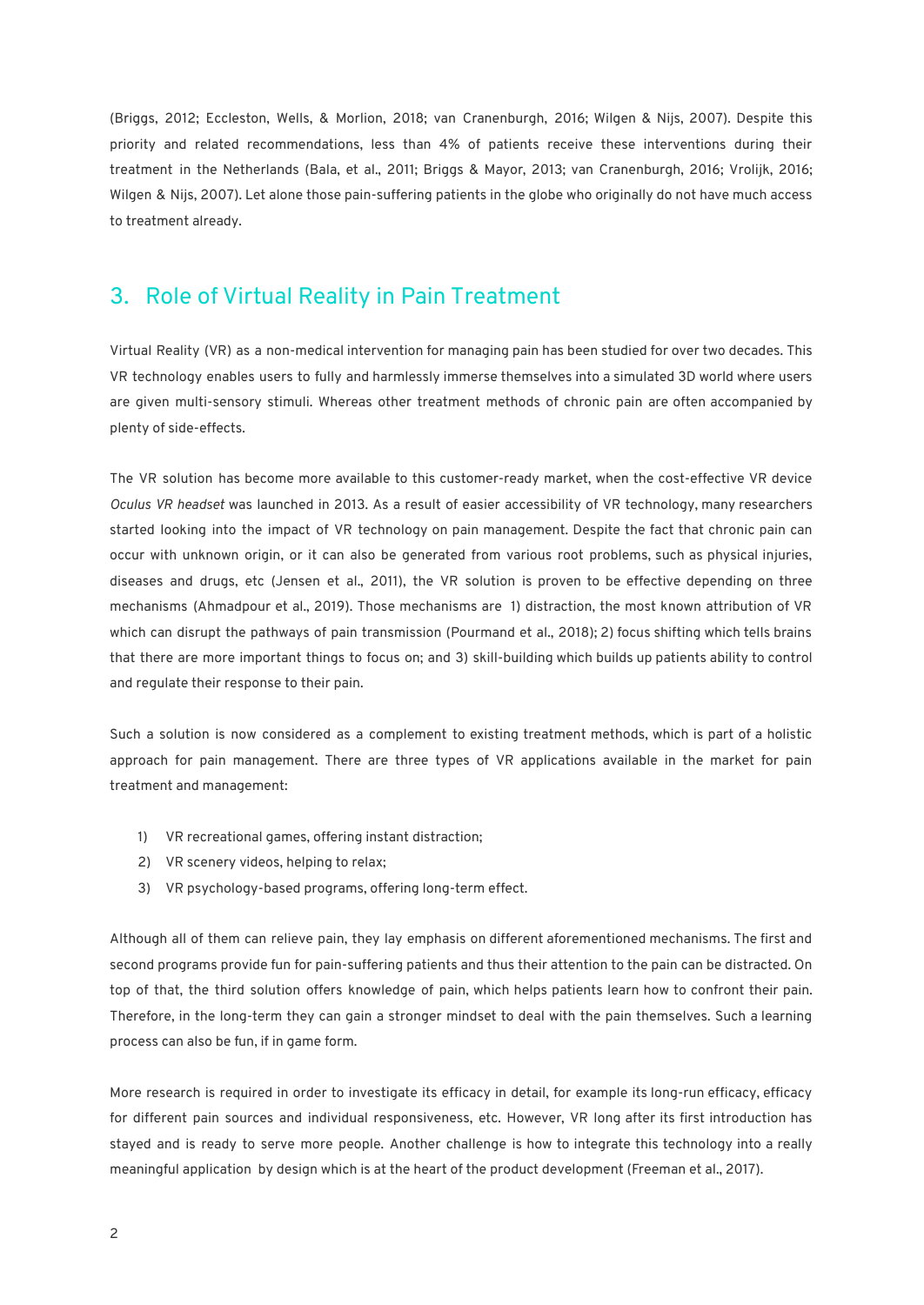#### <span id="page-4-0"></span>4. Role of Mobile Application in Pain treatment

Mobile application is no longer a novel solution, particularly after a rapid surge of mobile health (mHealth) solutions in recent years. It is valued in four aspects: 1) supporting clinical diagnosis; 2) improving clinical outcome improvements via behaviour changes as well as enhancing patient adherence and compliance with treatment for instance through games; 3) serving as an independent digital therapeutics; and finally 4) primarily delivering disease-related education (Rowland, et al. 2020). WHO also acknowledges mobile applications as a potential smart information and communication technologies to address chronic conditions and issues in healthcare systems (Ryu, 2012). To be specific, when it comes to pain management, mobile applications have become one of the most beneficial solutions for outpatient appointments and home settings. However, the majority of mobile applications lack 1) clinician and patient inputs (Zhao, Yoo & Lancey, 2019; Ledel Solem, et al. 2020); 2) the foundation of scientific evidence; and 3) rigorous (long-term) tests (Salazar, et al. 2018). As a result, what is more important is that the content provided by mobile applications involves stakeholders, is evidence-based and scientifically assessed and reviewed (Thurnheer, et al. 2018).

### <span id="page-4-1"></span>5. About Reducept

Reducept offers both pain education and pain management skills, which is based, among other things, on the 'Explain Pain' Theory (Moseley & Butler, 2003). To be precise, Reducept teaches patients about pain through virtualization of their own bodies, but to be truly effective, patients use cognitive techniques in a playful way to train the brain themselves.

Our uniqueness lies in the integration of policy guidelines-based education (*Section 2. Pain Theory and [Education](#page-2-1)*) and pain management techniques (*Section 5.2 Working [Mechanism](#page-5-0)*). The aforementioned guidelines in *[Section](#page-2-1) 2. Pain Theory and [Education](#page-2-1)* have been translated into game-based training by which patients learn about pain and about how to apply pain management strategies in their daily lives (Briggs & Mayor, 2013; Elabd, 2012; Moseley & Butler, 2015).

Initiating from VR, in the latter half of the year 2020 Reducept has translated the game into a mobile game to lower the barriers one step further of pain management at patients' own home. Eventually, the aim of Reducept is to enable patients to experience that pain can be influenced and managed in a positive way by changing the way they think about pain.

#### <span id="page-4-2"></span>5.1 Learning experiences

Pain information in Reducept is based on the 'Explain Pain' guidelines (Moseley & Butler, 2015) and on the guidelines by Lauren Heathcade at the IASP World Congress on Pain 2018. In summary, the most important learning experiences in Reducept are that: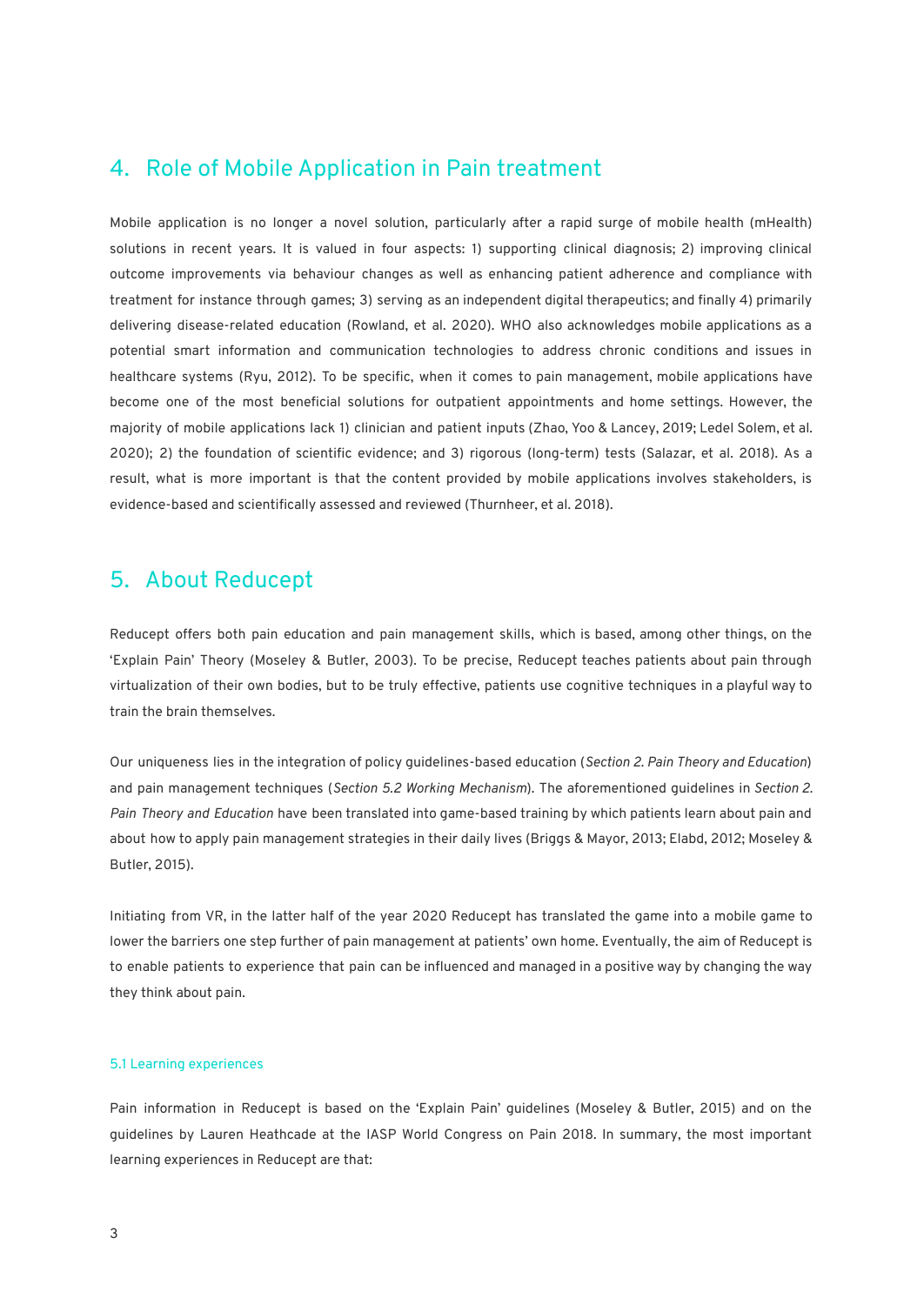- There are many potential factors that contribute to pain
- We are all bioplastic
- Pain is not an accurate marker of tissue damage
- Pain education is a form of treatment
- Pain is a brain expression
- Pain is a protector
- The brain becomes over-excitable/sensitive

#### <span id="page-5-0"></span>5.2 Working mechanism

Reducept offers patients both state of the art pain education and pain management skills. Pain management as a mental skill, have been used since the 1970's and are a fundamental part of modern multidisciplinary pain treatment (Williams, Eccleston, & Morley, 2012; van Dessel et al., 2014).

The pain management techniques used in Reducept are derived from evidence-based psychological treatment techniques. These include techniques from CBT, Acceptance and Commitment Therapy (ACT), Mindfulness and Hypnotherapy (Fennema & Zantema, 2019). Many studies have evaluated and assessed these psychological techniques and among all CBT plays the largest part. On top of the long-proven efficacy of CBT especially for the elderly group aged 65 and above (Ehde, et al. 2014), Veehof et al (2011) suggests an integration of CBT and mindfulness to maximize the therapeutic effectiveness. This treatment effect is seen the strongest in the category of adult chronic pain, if attention is paid to cognitive coping strategies (Eccleston, Morley & Williams, 2013). Traditionally, aforesaid psychotherapies are practiced onset with a psychologist or a medical profession. Nevertheless, adapting and moving them to an online session, the effectiveness is comparable (Knoerl, Lavoie Smith & Weisberg, 2015). This finding justifies the validity of Reducept's exploration on both VR and mobile digital platforms.

In the context of VR, exercises have been redesigned, using the unique features and opportunities that VR has to offer. The immersion of VR gives us the unique ability to better influence the cognitions, attention and emotions of patients with chronic pain (Jin et al., 2016). Being able to direct the patient's experience makes it possible for patients to always achieve success in their training. For patients who have had many painful, ineffective and invasive treatment experiences, this is of great importance for obtaining a positive growth mindset (Fennema & Zantema, 2019). In the form of mobile applications, original Reducept VR game design was translated into a mobile game to fully exploit the possibilities offered by the prevalence of smartphones and easier access to the internet. It means with much lower (upfront) costs, patients can start the training with Reducept and make the most from their training.

During the design cycle of Reducept a Participatory Design (PD) method was used. To make sure the 'need' of the person suffering from chronic pain to be fulfilled – and to guarantee Reducept would become an easy to use solution for use in clinical and home settings (Heapy et al., 2015a, 2015b; Kuipers, Wartena, Dijkstra, Prins, & Pierie, 2013; Simonsen & Robertson, 2013). Relevant stakeholders-including adults with chronic pain, therapists,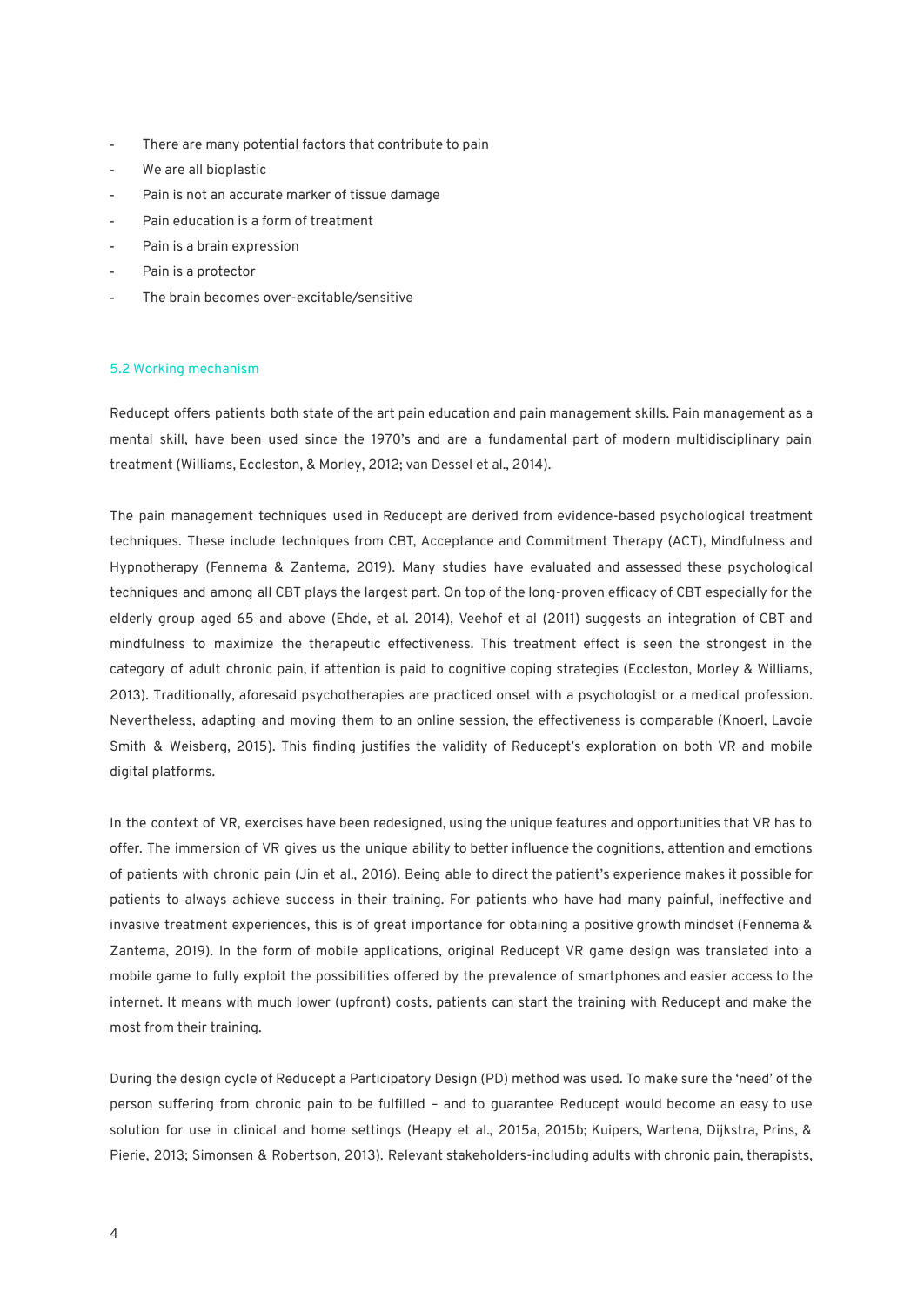physicians, nurses and game developers-are concurrently involved in the design process. This process includes research, decision-making, development of ideas for the application and for testing of Reducept during and after the development process.

#### <span id="page-6-0"></span>5.3 Research findings

Continuous and anonymous collection of Reducept player data takes place. Each day, hundreds of patients already log on into Reducept. Over more than 10 thousand Reducept sessions, patients report decreases in pain scores 75% of these sessions. In collaboration with the University of Twente, machine learning is applied to our data to discover relevant data patterns.

In collaboration with healthcare centres in the Netherlands, tests were conducted between January 2018 and June 2019. During this testing period, patients with chronic pain could train with Reducept in different care settings such as specialist centres, physiotherapy practices and psychology practices. Patients with chronic pain symptoms (ICD10), in the 18 to 90 age range and of noted minimum average intelligence were enrolled in the study (Supplemental Information 1: WHO ICD10 International Classification of Diseases, n.d.). Exclusion criteria were complex psychiatric problems, visual disorders and patients with impaired reality perception, delusion and/or hallucinations. Training sessions were recorded and processed in the Unity database, after which the data was analysed in Unity and Excel.

The total number of individual training session games played by patients with chronic pain was 4,562. A decrease in pain was noted in 77% of the training sessions. The average decrease in pain score was 8%, corrected for the continuity factor. 180 patients were asked to play the complete training program in chronological order. 104 patients indicated a starting VAS pain score of > 4. The average absolute decrease was 2. Players with a higher pain score noted a greater pain decrease here. User-friendliness of Reducept scored 8 out of 10 (Drew, Falcone, & Baccus, 2018).

In 2020, Lisanne Tilma as a psychosomatic physiotherapist partnered with Reducept and conducted research on Reducept and its application for the physiotherapist. Of various ages and symptoms, 55 patients with chronic pain were recruited (69% were women). These participants were told to 1) play Reducept on an Oculus Go VR headset for one month and 2) to register for training at the practice and had to train with Reducept at least twice a week. The study measured how users experience their quality of life, pain score, as well as the degree to which someone feels annoyed by pain.

In this study, about two third of the participants indicate that Reducept has improved their quality of life, of which 75% of these participants feel an improved quality of life due to less pain. The effects of Reducept on patients vary as well - in some cases all pain disappeared altogether, or pain disappeared for multiple days and others noticed the biggest difference while playing Reducept, in spite of long-term effects yet to be tested. Based on both questionnaires and interviews with patients, Reducept leads to less pain, better sleep, more energy, more relaxation, more capable of dealing with pain and getting mentally stronger.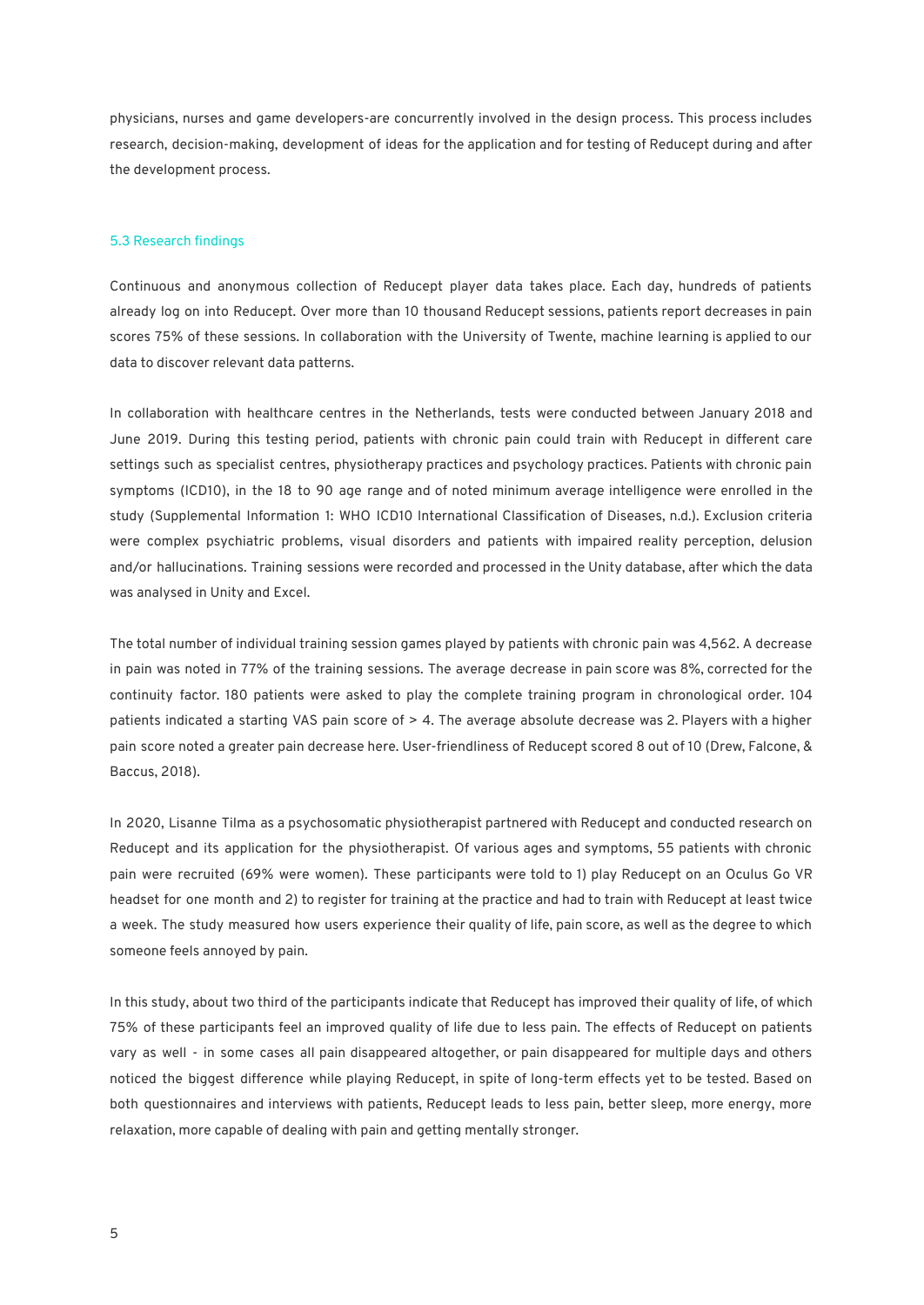Currently, a randomized controlled trial (RCT) with the Radboud University Medical Centre and Rijnstate Hospital is taking place (Smits et al., 2021, in progress). In this study, participants with non-specific lower back pain problems have been included. Outcome measures include VAS Scores, quality of life, anxiety and depression scores and daily functioning. Rijnstate and Amsterdam University Medical Centre have submitted several RCT studies for further research.

With Radboud University Medical Centre as sponsor, a work group including six top-clinical hospitals, two Rehabilitation centres and two University Medical Centres is currently applying for a multi-centre RCT.

#### <span id="page-7-0"></span>5.4 Future research directions

At this moment, the research pipeline specifically for Reducept is well fulfilled. The research programs are in collaboration with top university medical centres and health institutions such as Radboud UMC, VUmc, Heidelberg UMC, UMC Brussel, Roessingh Rehabilitation, Rehabilitation Friesland and Maasstad Ziekenhuis Et cetera. Other than the research already pinned on the Reducept roadmap, our future research directions combine data-driven research with clinical studies. Data-driven studies are needed to keep up with the speed of technological development – Reducept, VR and the mobile application. In regard to VR, for example, patients playing Reducept VR can be compared to the SHAM-controlled patients who are the control groups and under a similar procedure omitting a key therapeutic treatment Reducept. As two options - VR and mobile applications are available, a study that compares the effects of Reducept VR, Reducept mobile game and placebo is of vital importance, which can provide more in-depth strategic insight for the company. Moreover, the research questions such as if using Reducept lead to reduced medication intakes and an increase in work participation in the labour markets are interesting topics to investigate. We are open to research collaborations. Science is part of the core of Reducept.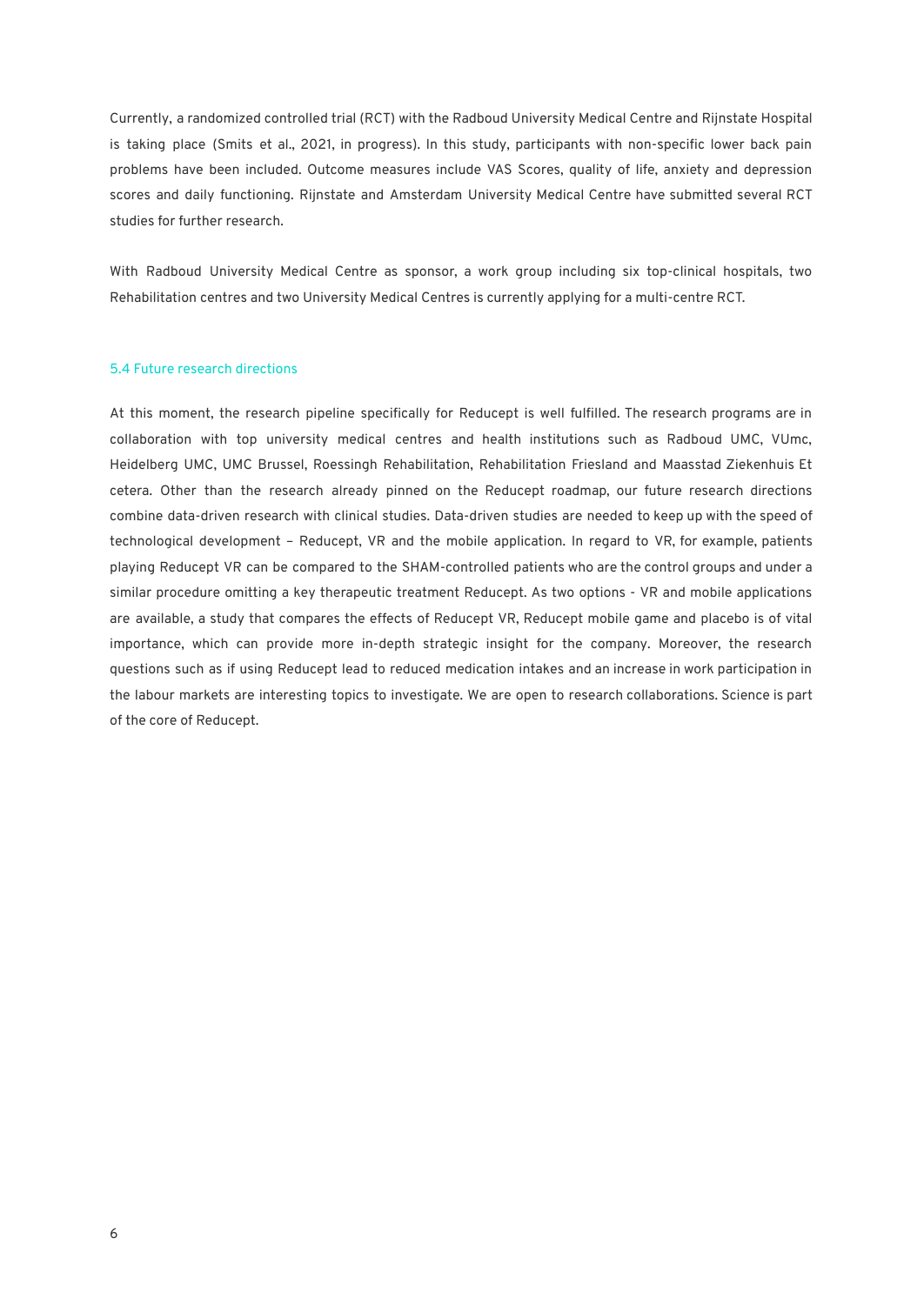## <span id="page-8-0"></span>Reference

- 1. Ahmadpour, N., Randall, H., Choksi, H., Gao, A., Vaughan, C., & Poronnik, P. (2019). Virtual Reality interventions for acute and chronic pain management. *The International Journal of Biochemistry and Cell Biology*, 114, 105568. <https://doi.org/10.1016/j.biocel.2019.105568>
- 2. Bala, M., Bekkering, T., Riemsma, R., Harker, J., Huygen, F., & Kleijnen, J. (2011). *Epidemiology of Chronic Pain in the Netherlands*. Kleijnen Systematic Reviews.
- 3. Breivik, H., Eisenberg, E., & O'Brien, T. (2013). The individual and societal burden of chronic pain in Europe: the case for strategic prioritisation and action to improve knowledge and availability of appropriate care. *BMC Public Health*, 13(1). <https://doi.org/10.1186/1471-2458-13-1229>
- 4. Briggs, E. (2012). 'Education . . . Education . . . Education'. *British Journal of Pain*, 6(2), 52–53. https://doi.org/10.1177/2049463712443447
- 5. Briggs, E., & Mayor, S. (2013). European survey reveals lack of pain education. British Journal of Hospital Medicine, 74(11), 610. https://doi.org/10.12968/hmed.2013.74.11.610b
- 6. Dessel, N., den Boeft, M., van der Wouden, J. C., Kleinstäuber, M., Leone, S. S., Terluin, B., … van Marwijk, H. (2014). Non-pharmacological interventions for somatoform disorders and medically unexplained physical symptoms (MUPS) in adults. *Cochrane Database of Systematic Reviews*, (11), CD011142.
- 7. Dezutter, J., Dewitte, L., Thauvoye, E., Vanhooren, S. (2017). Meaningful coping with chronic pain: Exploring the interplay between goal violation, meaningful coping strategies and life satisfaction in chronic pain patients. *Scandinavian Journal of Psychology*, (58), 29-35. https://doi.org/10.1111/sjop.12339
- 8. Drew, M. R., Falcone, B., & Baccus, W. L. (2018). *What Does the System Usability Scale (SUS) Measure? Design, User Experience, and Usability: Theory and Practice*. Springer Publishing. [https://doi.org/10.1007/978-3-319-91797-9\\_25](https://doi.org/10.1007/978-3-319-91797-9_25)
- 9. Cranenburgh, B. V. (2016). *Pain - Why: A Guide for People with Pain* (New edition). Christl Kiener.
- 10. Elabd, S. (2012). Study Gives Detailed Scope and Measurement of the Lack of Pain Education in Medical Schools. *Topics in Pain Management*, 27(11), 8–10. https://doi.org/10.1097/01.tpm.0000415333.29569.3b
- 11. Eccleston, C. (2010). Psychology of Chronic Pain and Evidence-Based Psychological Interventions. *Evidence-Based Chronic Pain Management*. <https://doi.org/10.1002/9781444314380.ch6>
- 12. Eccleston, C., Morley, S. J., & Williams, A. C. C. (2013). Psychological approaches to chronic pain management: evidence and challenges. *British Journal of Anaesthesia,* 111(1), 59–63. https://doi.org/10.1093/bja/aet207
- 13. Eccleston, C., Wells, C., & Morlion, B. (2018). *European Pain Management*. Oxford University Press.
- 14. Ehde, D. M., Dillworth, T. M., & Turner, J. A. (2014). Cognitive-behavioral therapy for individuals with chronic pain: Efficacy, innovations, and directions for research. *American Psychologist, 69*(2), 153–166. https://doi.org/10.1037/a0035747
- 15. Fennema, M. &. Zantema, L.(2019). Reducept guidelines for the treatment of Chronic Pain (Version 1.0). Medical Centre Leeuwarden.
- 16. Forest, T. (2017). United Nations says untreated pain Is "inhumane and cruel". *Practical Pain Management*, 17(8). Retrieved from [https://www.practicalpainmanagement.com/treatments/pharmacological/opioids/united-nations-says](https://www.practicalpainmanagement.com/treatments/pharmacological/opioids/united-nations-says-untreated-pain-inhumane-cruel)[untreated-pain-inhumane-cruel](https://www.practicalpainmanagement.com/treatments/pharmacological/opioids/united-nations-says-untreated-pain-inhumane-cruel) (accessed 4 May 2020)
- 17. Freeman, D., Reeve, S., Robinson, A., Ehlers, A., Clark, D., Spanlang, B., & Slater, M. (2017). Virtual reality in the assessment, understanding, and treatment of mental health disorders. *Psychology Medicine*, 47(14), 2393–2400.
- 18. Goldberg, D. S., & McGee, S. J. (2011). Pain as a global public health priority. *BMC Public Health*, 11(770). <https://doi.org/10.1186/1471-2458-11-770>
- 19. Heapy, A. A., Higgins, D. M., Cervone, D., Wandner, L., Fenton, B. T., & Kerns, R. D. (2015a). A Systematic Review of Technology-assisted Self-Management Interventions for Chronic Pain. *The Clinical Journal of Pain*, <https://doi.org/10.1097/ajp.0000000000000185>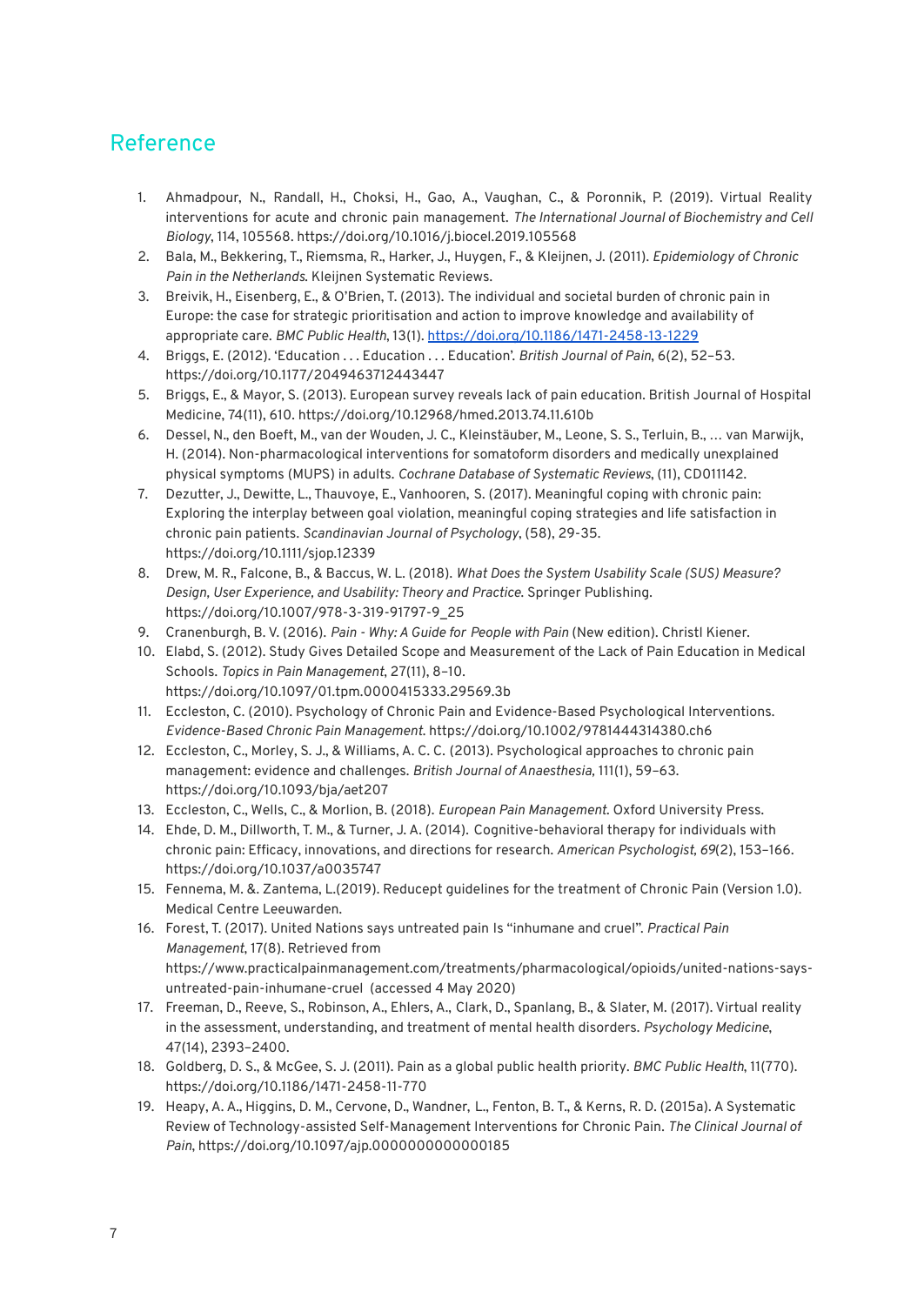- 20. Heapy, A. A., Higgins, D. M., Cervone, D., Wandner, L., Fenton, B. T., & Kerns, R. D. (2015b). A Systematic Review of Technology-assisted Self-Management Interventions for Chronic Pain: Looking Across Treatment Modalities. *The Clinical Journal of Pain*, 31(6), 470–492.
- 21. Jin, W., Choo, A., Gromala, D., Shaw, C., & Squire, P. (2016). AVirtual Reality Game for Chronic Pain Management: A Randomized, Controlled Clinical Study. *Studies in Health Technology and Informatics*, 220, 154–160.
- 22. Jensen, T.S., Baron, R., Haanpää, M., Kalso, E., Loeser, J.D., Rice, A.S.C., & Treede, R.-D. (2011). A new definition of neuropathic pain. *Pain*, 152(10), 2204–2205.
- 23. Knoerl, R., Lavoie Smith, E. M., & Weisberg, J. (2015). Chronic Pain and Cognitive Behavioral Therapy. *Western Journal of Nursing Research, 38*(5), 596–628. https://doi.org/10.1177/0193945915615869
- 24. Kuipers D.A., Wartena B.O., Dijkstra A., Prins J.T., Pierie JP.E.N. (2013). Design for Transfer. In: Ma M., Oliveira M.F., Petersen S., Hauge J.B. (eds) Serious Games Development and Applications. SGDA 2013. Lecture Notes in Computer Science, vol 8101. Springer, Berlin, Heidelberg. [https://doi.org/10.1007/978-3-642-40790-1\\_23](https://doi.org/10.1007/978-3-642-40790-1_23)
- 25. Leadley, R. M., Armstrong, N., Reid, K. J., Allen, A., Misso, K. V., & Kleijnen, J. (2013). Healthy Aging in Relation to Chronic Pain and Quality of Life in Europe. *Pain Practice*, 14(6), 547–558. https://doi.org/10.1111/papr.12125
- 26. Ledel Solem, I. K., Varsi, C., Eide, H., Kristjansdottir, O. B., Børøsund, E., Schreurs, K. M. G., Waxenberg, L. B., Weiss, K. E., Morrison, E. J., Haaland-Øverby, M., Bevan, K., Zangi, H. A., Stubhaug, A., & Solberg Nes, L. (2020). A User-Centered Approach to an Evidence-Based Electronic Health Pain Management Intervention for People With Chronic Pain: Design and Development of EPIO. *Journal of Medical Internet Research*, 22(1), e15889. <https://doi.org/10.2196/15889>
- 27. Mittinty, M. M., Vanlint, S., Stocks, N., Mittinty, M. N., & Moseley, G. L. (2018). Exploring effect of pain education on chronic pain patients' expectation of recovery and pain intensity. *Scandinavian Journal of Pain*, 18(2), 211–219.
- 28. Moseley, G. L. (2004). Evidence for a direct relationship between cognitive and physical change during an education intervention in people with chronic low back pain. *European Journal of Pain*, 8(1), 39-45. [https://doi.org/10.1016/s1090-3801\(03\)00063-6](https://doi.org/10.1016/s1090-3801(03)00063-6)
- 29. Butler, D. S., & Moseley, G. L. (2003). *Explain Pain* (3de editie). Noigroup Publications.
- 30. Moseley, G. L., & Butler, D. S. (2015). Fifteen Years of Explaining Pain: The Past, Present, and Future. *The Journal of Pain, 16*(9), 807–813. https://doi.org/10.1016/j.jpain.2015.05.005
- 31. Nicholas, M., Vlaeyen, J. W. S., Rief, W., Barke, A., Aziz, Q., Benoliel, R., … IASP Task Force for the Classification of Chronic Pain. (2019). The IASP classification of chronic pain for ICD-11: chronic primary pain. *Pain*, 160(1), 28–37.
- 32. O'Brien, T., & Breivik, H. (2012). The impact of chronic pain—European patients' perspective over 12 months. *Scandinavian Journal of Pain, 3*(1), 23–29. <https://doi.org/10.1016/j.sjpain.2011.11.004>
- 33. Outcalt, S. D., Kroenke, K., Krebs, E. E., Chumbler, N. R., Wu, J., Yu, Z., & Bair, M. J. (2015). Chronic pain and comorbid mental health conditions: independent associations of posttraumatic stress disorder and depression with pain, disability, and quality of life. *Journal of Behavioral Medicine*, 38(3), 535–543. https://doi.org/10.1007/s10865-015-9628-3
- 34. Pourmand, A., Davis, S., Marchak, A., Whiteside, T., & Sikka, N. (2018). Virtual reality as a clinical tool for pain management. *Current Pain & Headache Reports*, 22(8), 53.
- 35. Reid, K. J., Harker, J., Bala, M. M., Truyers, C., Kellen, E., Bekkering, G. E., & Kleijnen, J. (2011). Epidemiology of chronic non-cancer pain in Europe: narrative review of prevalence, pain treatments and pain impact. *Current Medical Research and Opinion*, 27(2), 449–462. https://doi.org/10.1185/03007995.2010.545813
- 36. Rowland, S. P., Fitzgerald, J. E., Holme, T., Powell, J., & McGregor, A. (2020). What is the clinical value of mHealth for patients? *Npj Digital Medicine*, 3(1). <https://doi.org/10.1038/s41746-019-0206-x>
- 37. Ryu, S. (2012). Book Review: mHealth: New Horizons for Health through Mobile Technologies: Based on the Findings of the Second Global Survey on eHealth (Global Observatory for eHealth Series. *Healthcare Informatics Research*, 18(3), 231–233. <https://doi.org/10.4258/hir.2012.18.3.231>
- 38. Salazar A, de Sola H, Failde I, Moral-Munoz JA. (2018). Measuring the Quality of Mobile Apps for the Management of Pain: Systematic Search and Evaluation Using the Mobile App Rating Scale. *JMIR Mhealth Uhealth*, 6(10):e10718. <https://mhealth.jmir.org/2018/10/e10718/>